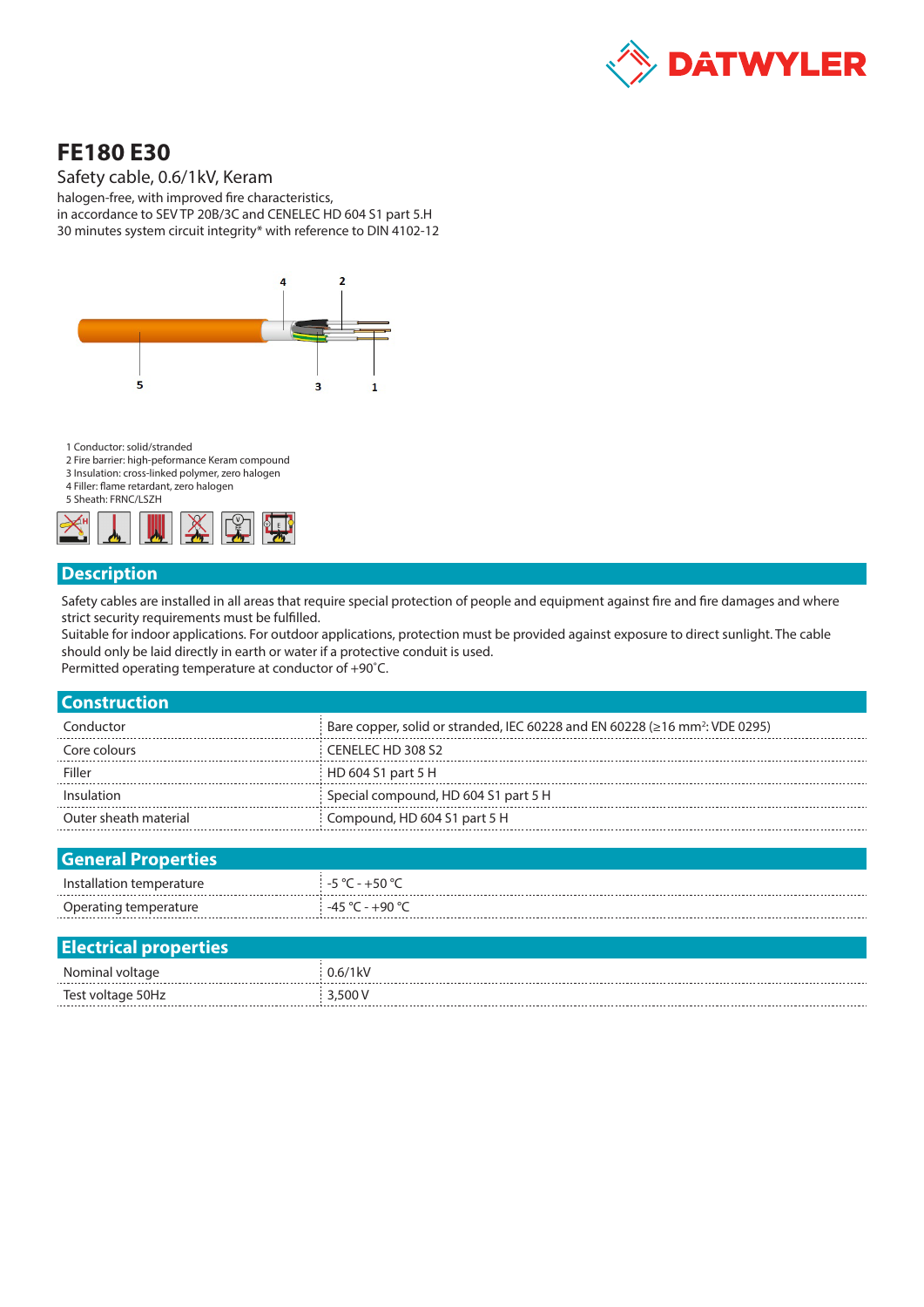

## **Mechanical properties**

| Minimum bending during installation<br>(multi core)  | $12 \times D$                                             |
|------------------------------------------------------|-----------------------------------------------------------|
| Minimum bending during installation<br>(single core) | $15 \times D$                                             |
| Minimum bending radius permanent<br>(multi core)     | $12 \times D$                                             |
| Minimum bending radius permanent<br>(single core)    | $15 \times D$                                             |
| Remarks bending radius                               | 50% reduction if installation at 30°C and with a template |
|                                                      |                                                           |

| <b>Standards</b>                |                                                                                                                                                                                                        |
|---------------------------------|--------------------------------------------------------------------------------------------------------------------------------------------------------------------------------------------------------|
| Circuit integrity (FE180/PH120) | IEC 60331-11/-21 (180 minutes), VDE 0472-814 (FE180), BS 6387 C/W/Z, IEC 60331-<br>I (PH120), IEC 60331-2 (120 minutes), EN 50200 (PH120), VDE 0482-200 (PH120), VDE<br>0482-362.AREI-RGIE Art.104-FR1 |
| Zero halogen no corrosive gases | IEC 60754-1/-2, EN 60754-1/-2, VDE 0482-754-1/-2, AREI-RGIE Art.104-SA, SEV TPV11                                                                                                                      |
| Flame Propagation               | IEC 60332-1-2, EN 60332-1-2, VDE 0482-332-1-2, AREI-RGIE Art.104-F1, SEV TP 20B/3C 3.4.1.1                                                                                                             |
| Flame Spread                    | IEC 60332-3-24 Cat. C, EN 60332-3-24 Cat. C, VDE 0482-332-3-24 Cat. C, AREI-RGIE Art.104-F2,<br>SEV TP 20B/3C 3.4.1.3                                                                                  |
| <b>Smoke Density</b>            | IEC 61034-1/-2, EN 61034-1/-2, VDE 0482-1034-1/-2, AREI-RGIE Art.104-SD, SEV TP 20B/3C<br>3.4.3                                                                                                        |
|                                 |                                                                                                                                                                                                        |

## **Note**

System Circuit Integrity is depemndent on installation method.

| <b>Versions</b>        |                    |                          |                                 |                 |                |                   |           |              |
|------------------------|--------------------|--------------------------|---------------------------------|-----------------|----------------|-------------------|-----------|--------------|
| <b>Material number</b> | Product            | Diameter mm <sup>2</sup> | Outer sheath diame-<br>ter [mm] | CU rate [kg\km] | Weight [kg\km] | Fire load [kWh\m] | Conductor | Construction |
| 191118                 | FE180 E30 2 x 1.5  | 1.5                      | 7.8                             | 29              | 102            | 0.22              | solid     | LN           |
| 191119                 | FE180 E30 2 x 2.5  | 2.5                      | 9                               | 48              | 143            | 0.28              | solid     | LN           |
| 187180                 | FE180 E30 3 x 1.5  | 1.5                      | 8.3                             | 43              | 121            | 0.25              | solid     | LNPE         |
| 187184                 | FE180 E30 3 x 2.5  | 2.5                      | 9.5                             | 72              | 170            | 0.31              | solid     | LNPE         |
| 187187                 | FE180 E30 3 x 4    | 4                        | 11                              | 115             | 243            | 0.41              | solid     | LNPE         |
| 187189                 | FE180 E30 3 x 6    | 6                        | 12.5                            | 173             | 333            | 0.51              | solid     | LNPE         |
| 187182                 | FE180 E30 4 x 1.5  | 1.5                      | 9.1                             | 58              | 148            | 0.29              | solid     | 3LPE         |
| 190502                 | FE180 E30 4 x 2.5  | 2.5                      | 10.5                            | 96              | 211            | 0.38              | solid     | 3LPE         |
| 192352                 | FE180 E30 4 x 4    | 4                        | 12.2                            | 154             | 304            | 0.49              | solid     | 3LPE         |
| 192353                 | FE180 E30 4 x 6    | 6                        | 13.8                            | 230             | 415            | 0.61              | solid     | 3LPE         |
| 187183                 | FE180 E30 5 x 1.5  | 1.5                      | 9.9                             | 72              | 178            | 0.35              | solid     | 3LNPE        |
| 187186                 | FE180 E30 5 x 2.5  | 2.5                      | 11.6                            | 120             | 260            | 0.47              | solid     | 3LNPE        |
| 187188                 | FE180 E30 5 x 4    | $\overline{4}$           | 13.4                            | 192             | 371            | 0.61              | solid     | 3LNPE        |
| 187190                 | FE180 E30 5 x 6    | 6                        | 15.2                            | 288             | 510            | 0.76              | solid     | 3LNPE        |
| 186267                 | FE180 E30 7 x 1.5  | 1.5                      | 10.8                            | 100.8           | 205            | 0.41              | solid     | 6LPE         |
| 186268                 | FE180 E30 7 x 2.5  | 2.5                      | 12.5                            | 168             | 321            | 0.53              | solid     | 6LPE         |
| 187201<br>.            | FE180 E30 7 x 6    | 6                        | 16.7                            | 403             | 652            | 0.89              | solid     | 6LPE         |
| 187108                 | FE180 E30 8 x 1.5  | 1.5                      | 11.9                            | 115             | 259            | 0.48              | solid     | 7LPE         |
| 188345                 | FE180 E30 10 x 1.5 | 1.5                      | 13.8                            | 144             | 321            | 0.69              | solid     | 9LPE         |
| 186269                 | FE180 E30 12 x 1.5 | 1.5                      | 14.2                            | 172.8           | 363            | 0.66              | solid     | 11LPE        |
| 192479                 | FE180 E30 12 x 2.5 | 2.5                      | 16.7                            | 288             | 542            | 0.88              | solid     | 11LPE        |
| 187109                 | FE180 E30 21 x 1.5 | 1.5                      | 17.7                            | 303             | 585            | 0.99              | solid     | 20LPE        |
| 190412                 | FE180 E30 27 x 1.5 | 1.5                      | 20.4                            | 389             | 755            | 1.30              | solid     | 26LPE        |
|                        |                    |                          |                                 |                 |                |                   |           |              |

Additional dimensions available on request.